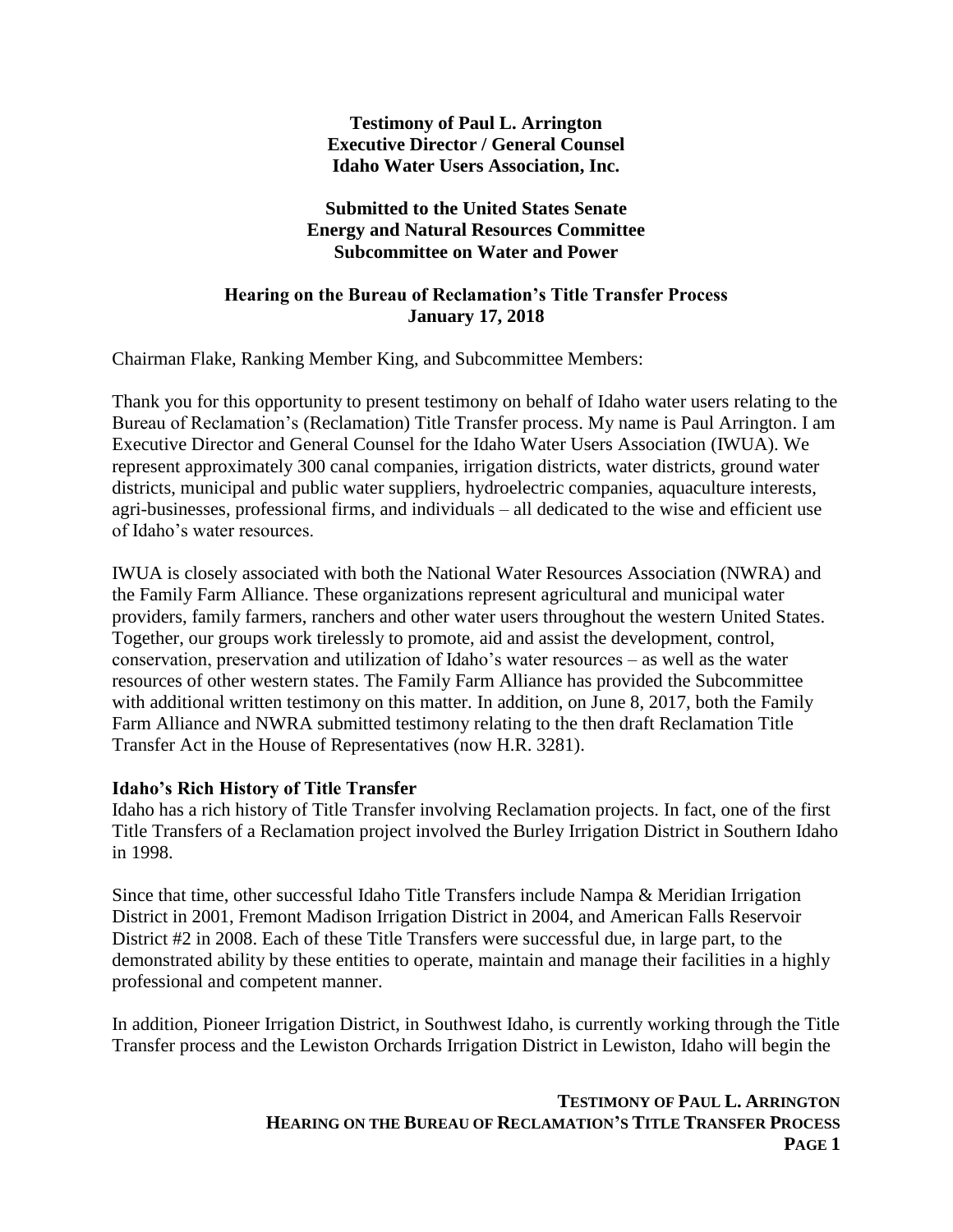Title Transfer process in the coming years. Finally, the Minidoka Irrigation District is currently waiting on Reclamation to draft a Memorandum of Understanding outlining the issues to be addressed in a title transfer.

Idaho is not alone in its experience with title transfer. From Arizona to Washington State, water users and the federal government have benefited from title transfer. Many of these transferred projects have been operating successfully in a post title transfer environment for decades. I have attended several meetings with the NRWA and Family Farm Alliance and water users in Colorado, Washington State, and Utah that have also expressed interest in future title transfers.

# **Title Transfer is a Beneficial Process that Can be Improved**

Over the past 115 years, Reclamation has planned, designed and constructed numerous irrigation projects in the West. These projects have become vital to the farms, ranches and rural communities that have sprung up because of these Reclamation investments. Many of these projects either have been paid for by the project beneficiaries or are close to being paid out. Yet, the process of transferring the title to these facilities is not automatic (as with a house or a car), and in fact can be so expensive, time consuming or complex that many irrigation districts don't even consider Title Transfer as a realistic option.

Title Transfer can and does benefit the nation's water user community. Reclamation characterizes the Title Transfer process as a "commitment to a Federal Government that works better and costs less."<sup>1</sup> "The transfer of title will divest Reclamation of the responsibility for the operation, maintenance, management, regulation of, and liability for the project and will provide the non-Federal entity with greater autonomy and flexibility to manage the facilities to meet their current needs<sup>"2</sup>

IWUA agrees with Reclamation. Title Transfer is a great program. Title Transfer allows for local control of Idaho's water resources. It reduces federal costs and liability associated with owning aging infrastructure. It allows operational decisions to be made in a timelier and more costeffective manner. Financing for maintenance and rehabilitation is more accessible. Title Transfer will allow water users to quickly and efficiently address issues as they arise – something that is rarely possible under Federal ownership. For example, East Greenacres Irrigation District is a Reclamation project located in Post Falls, Idaho. Post Falls, like many areas in Idaho, is experiencing a significant population growth. At times, East Greenacres' pipelines cross through ground slated for development. Through negotiations with the developers, the pipelines are moved – however, the federal pipeline easements remain. In one such instance, an agreement to move a pipeline, and the ultimate moving of that pipeline, occurred nearly 10 years ago. Yet, the lots remain undeveloped because the federal easement remains on the property. In other words, even though the pipelines have been moved and no pipelines exist in the historical easement, a cloud remains on the title of those lots due to the existence of an easement that is no longer being used. Although requests to remove that federal easement have been in place for nearly a decade,

 $\overline{\phantom{a}}$ 

<sup>1</sup> *Framework for the Transfer of Title Bureau of Reclamation Projects* (updated Sept. 2004) [\(https://www.usbr.gov/title/framework\\_title\\_transfer\\_2004\\_revision.pdf\)](https://www.usbr.gov/title/framework_title_transfer_2004_revision.pdf).

<sup>2</sup> *Id*.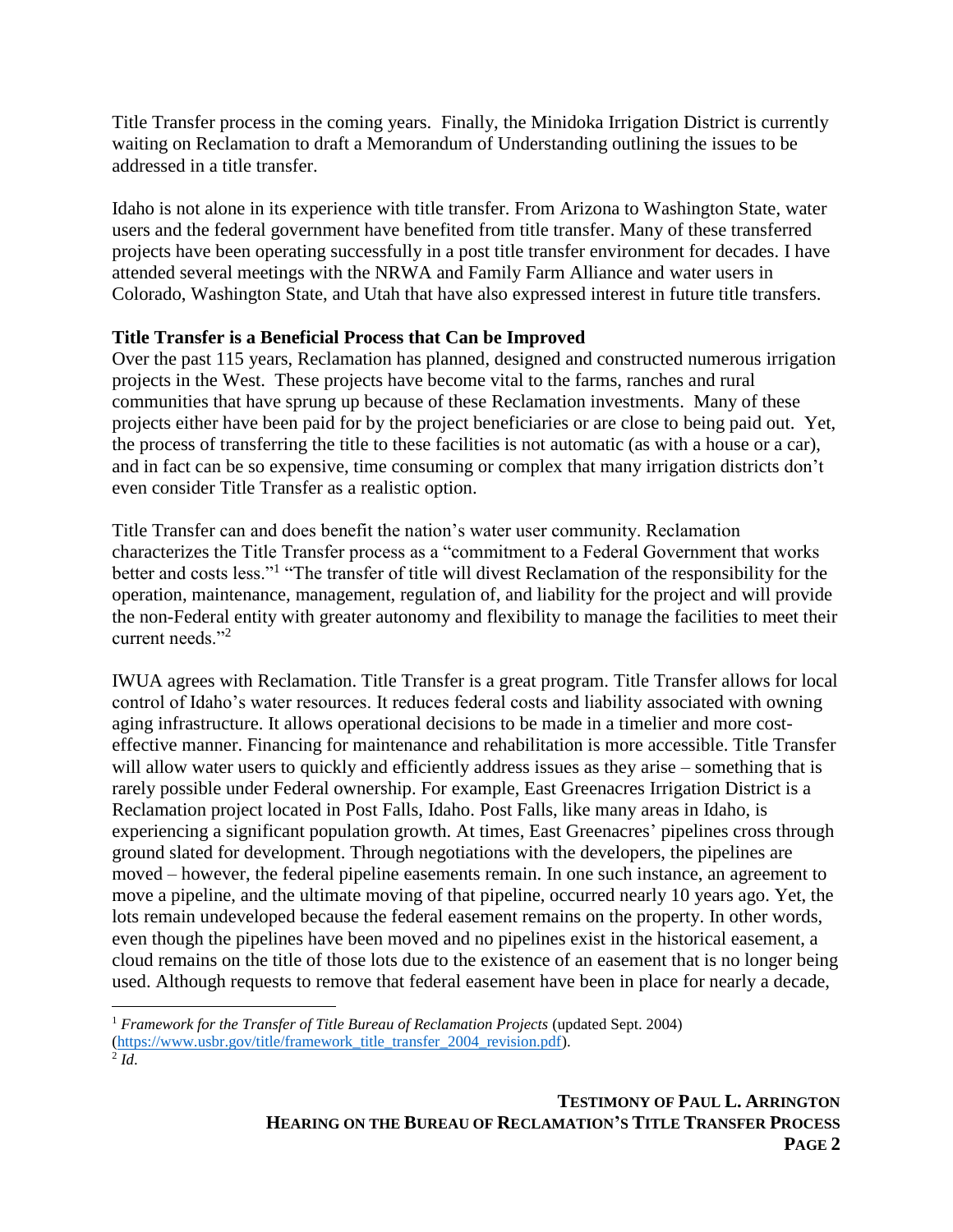it remains on the property. Had it owned these facilities, East Greenacres could easily and quickly vacate the easement, allowing the development to move forward.

The benefits of Title Transfer are clear. However, the exorbitant time and expense required to accomplish a Title Transfer – due primarily to what we would consider to be excessive environmental review under NEPA – has been a deterrent for many water users. We support efforts to improve this process in a manner that will make Title Transfer more affordable and accessible.

# **Lessons Learned from the Title Transfer Process**

Idaho's rich history involving Title Transfer gives our water users a unique perspective on the current workings of the Title Transfer process. It is a complicated process. In fact, Reclamation's checklist summarizing the information necessary to accomplish a title transfer is 8-pages long.<sup>3</sup>

There are opportunities for improvement in this process. Perhaps the greatest hurdles for those desiring to take advantage of the Title Transfer process are the time and expense required to accomplish a transfer. The process can take nearly a decade and ultimately requires an act of Congress to complete. This is no small feat!

The Burley Irrigation District Title Transfer took 8-years to accomplish.

The Fremont Madison Irrigation District Title Transfer took nearly 10-years and \$300,000 to accomplish.

The Nampa & Meridian Irrigation District Title Transfer took nearly 10-years and over \$200,000 to accomplish. Importantly, however, the District was able to keep its costs down because it completed much of the analysis in-house.

The Pioneer Irrigation District Title Transfer is a unique story. Pioneer previously began the Title Transfer process in 2006 – even paying its own engineers to complete the NEPA review. However, that process was halted due to some unrelated issues. The process began anew in 2015. The new process is benefited by the previously completed research and analysis, which has allowed for the process to be truncated. Still, it is expected that the process will take at least 4 years to accomplish and cost nearly \$200,000 – not including legal fees, any additional engineering that may be required and any efforts necessary to seek and obtain Congressional approval for the transfer.

The Reclamation-determined requirements for environmental reviews are lengthy and expensive. For simple Title Transfers, where the projects will be transferred and ultimately continue operating in the same manner, the extensive NEPA process seems like an unnecessary expense.

 $\overline{\phantom{a}}$ <sup>3</sup> Title Transfer Checklist [\(https://www.usbr.gov/title/Title\\_Transfer\\_Checklist-2009.doc\)](https://www.usbr.gov/title/Title_Transfer_Checklist-2009.doc).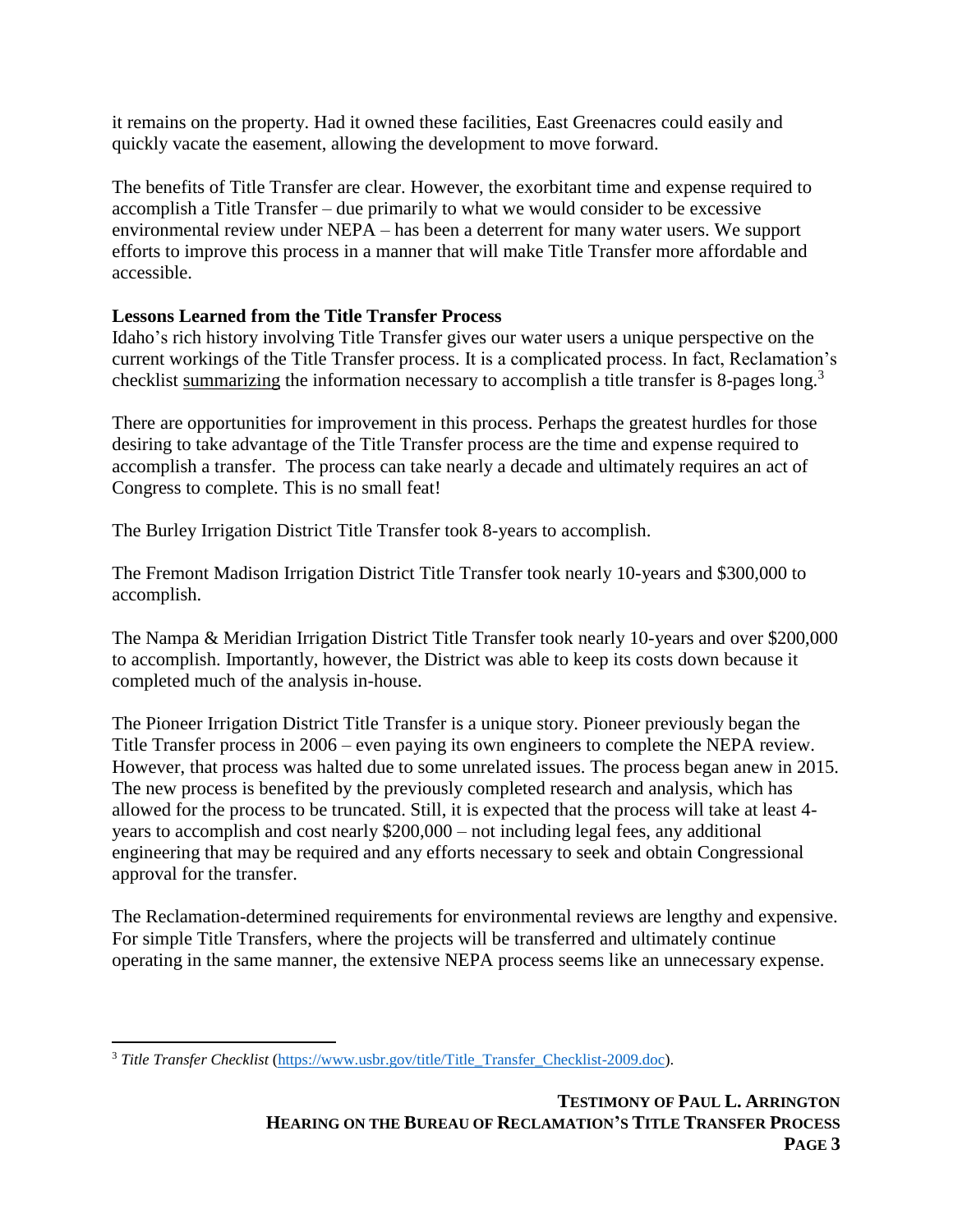#### **Project Power Considerations and Title Transfer**

Other entities may be interested in Title Transfer, but the current processes and policies are creating impediments to that process. In particular, current Title Transfer practices result in the limiting, or even the loss, of project power. This power, provided at cost-based contracted rates to Reclamation projects, is necessary for the continued viability of the project. Any risk in losing or limiting that Project Power is too much for some entities to take and they, therefore, dismiss the idea of Title Transfer. These projects require project power, even after a potential Title Transfer, in order to remain economically viable for the operations dependent on the water supply.

Burley Irrigation District, for example, utilizes project power for its operations. However, because of the Title Transfer process, its project power is now limited to a 20-year term contract that may, or may not, be renewed by Reclamation.

The Minidoka Irrigation District, along with the Burley Irrigation District, paid part of the cost to build the original Minidoka Dam Power Plant and utilizes project power for its operations. However, even though it paid to develop the ability to generate power as part of the Minidoka Project, if it goes forward with title transfer, it risks losing its project power – resulting in increased cost to its water users during a cycle of declining crop prices.

#### East Greenacres Irrigation District

East Greenacres has long demonstrated its ability to operate, maintain and manage its facilities in a highly professional and competent manner. Although East Greenacres is under contract with Reclamation for another decade, it could not consider Title Transfer due, in large part, to its reliance on project power to deliver water to its irrigation customers. If East Greenacres were to lose its project power, the increase in power costs, alone, would be crippling to the operations of their irrigation customers.

#### A&B Irrigation District

Another Idaho entity whose reliance on project power may prevent title transfer is A&B Irrigation District. A&B delivers both surface water and groundwater to 82,000 acres of prime farmland in Jerome and Minidoka Counties, in Southern Idaho. This Reclamation project includes over 180 deep wells, a pumping plant on the Snake River, canals, turnouts and over 700 farming units. A&B entered into its contract with Reclamation in 1962. Full payout of that contract is scheduled for 2020 (with only approximately \$35,000 of the original \$12.6 million construction cost remaining). The Reclamation contract provides that power generated at the Palisades power plant would be "set aside in perpetuity" for the benefit of A&B to provide the power "required for the operation of the pumping plants of the District."

In the early 1980's, A&B began experiencing groundwater declines and lost capacities that have continued to this day. Wells have been re-drilled, moved and abandoned as A&B has worked to protect its water supplies. A&B has filed two administrative water calls – wherein A&B asked the Idaho Department of Water Resources to curtail junior priority groundwater uses in an effort to obtain the water it is entitled to receive under its water rights. In 2015, A&B installed a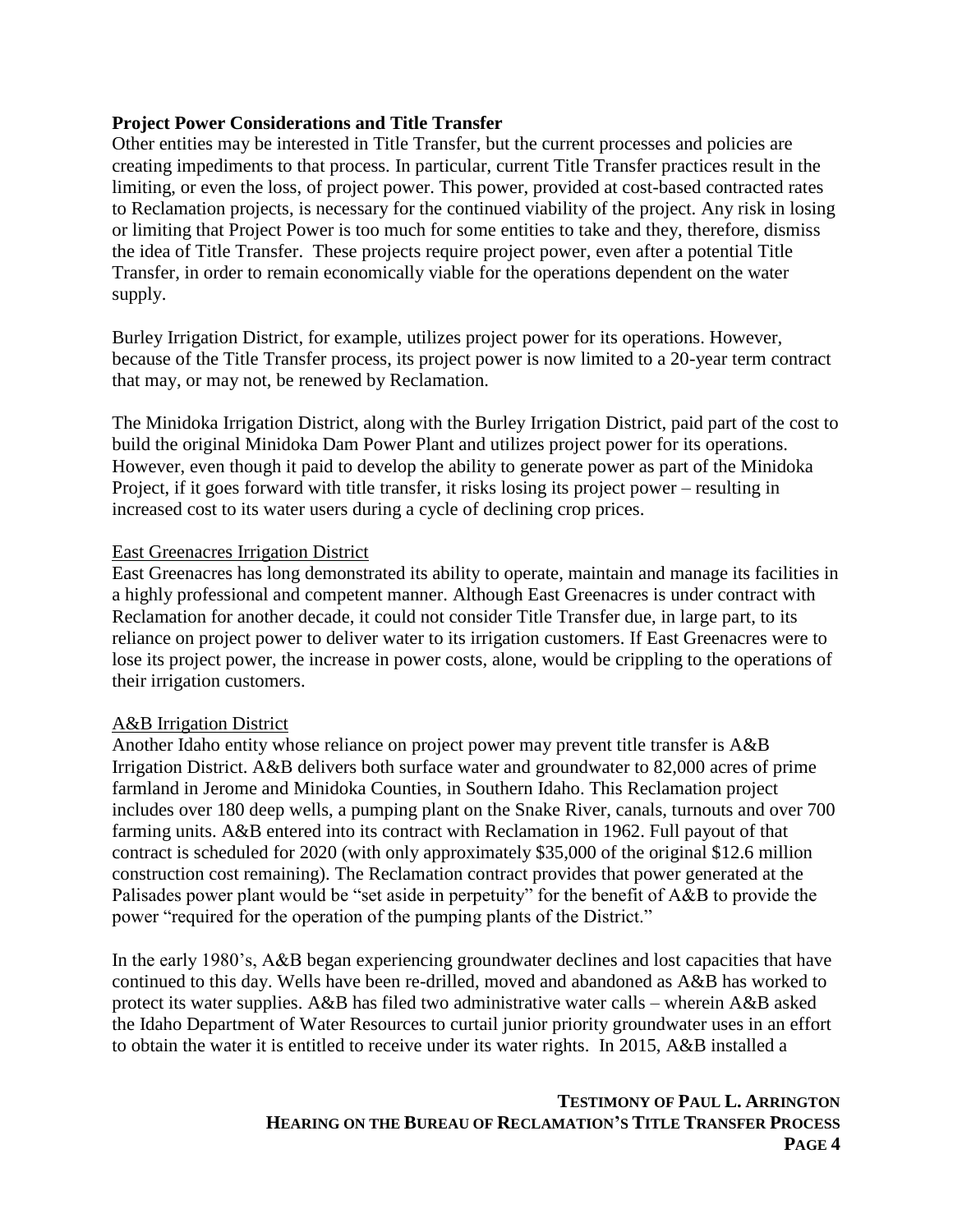second pumping plant on the Snake River, along with 19-miles of buried pipeline, to deliver surface water to nearly 3,000 acres of land previously covered by failing groundwater supplies. This project cost A&B's landowners \$11.8 million and has been successfully funded and operated by the District over the past two years.

A&B is not alone in its struggles with a depleting aquifer. From 2002 through 2014, calls for priority administration were the norm on Idaho's Eastern Snake Plan Aquifer. In 2009, the Idaho Water Resource Board adopted a Comprehensive Aquifer Management Plan ("CAMP") that included a goal to change the aquifer budget by 600,000 acre-feet annually over a 20-year period. In 2016, the Idaho Department of Water Resources designated the Aquifer as a Groundwater Management Area – providing additional protections to an aquifer approaching "critical conditions."

Finally, in 2015, a monumental agreement was entered between surface water and groundwater users to take proactive steps to recover the aquifer. One of the primary tools for recovery is recharge, with the State of Idaho committing to recharge the aquifer at a rate of 250,000 acrefeet/year.

A&B desires to participate in recharge, including assisting with the State's program. In fact, areas accessible by A&B canals are prime recharge areas – modeling shows that recharge in these areas would benefit water users throughout the aquifer (including Reclamation's own storage facilities). However, A&B's project is not authorized to deliver water for recharge. It is an irrigation project. Since it is a Reclamation project it does not have the operational flexibility to deliver water for recharge in areas accessible by its canals and laterals – even though the recharge would benefit Reclamation by providing more water to Reclamation storage facilities.

Like the other Idaho irrigation entities discussed today, there is no question that A&B can operate, maintain and manage its facilities in a highly professional and competent manner. The District has operated the project since 1966. Title Transfer is viewed by A&B as an opportunity to improve flexibility in the operation of its system and to open up opportunities for water supply projects to assist the State of Idaho and protect and improve the Eastern Snake Plain Aquifer.

However, A&B cannot lose its project power. Without project power, A&B's assessments would nearly double – significantly impacting its irrigation customers' operations (forcing some farmers out of business). A&B cannot pursue Title Transfer if its project power would be taken away in the process. As a result, prime recharge areas accessible through A&B's system may not be utilized.

Title Transfer should not automatically result in the loss of project power. Opportunities should exist to maintain that benefit even after Title Transfer. To be sure, I recognize that this is a topic of contention with some in the public power community. However, as this Subcommittee knows, water and power users have many areas of mutual interest and I look forward to working with my colleagues in the public power sector to find common ground on this issue.